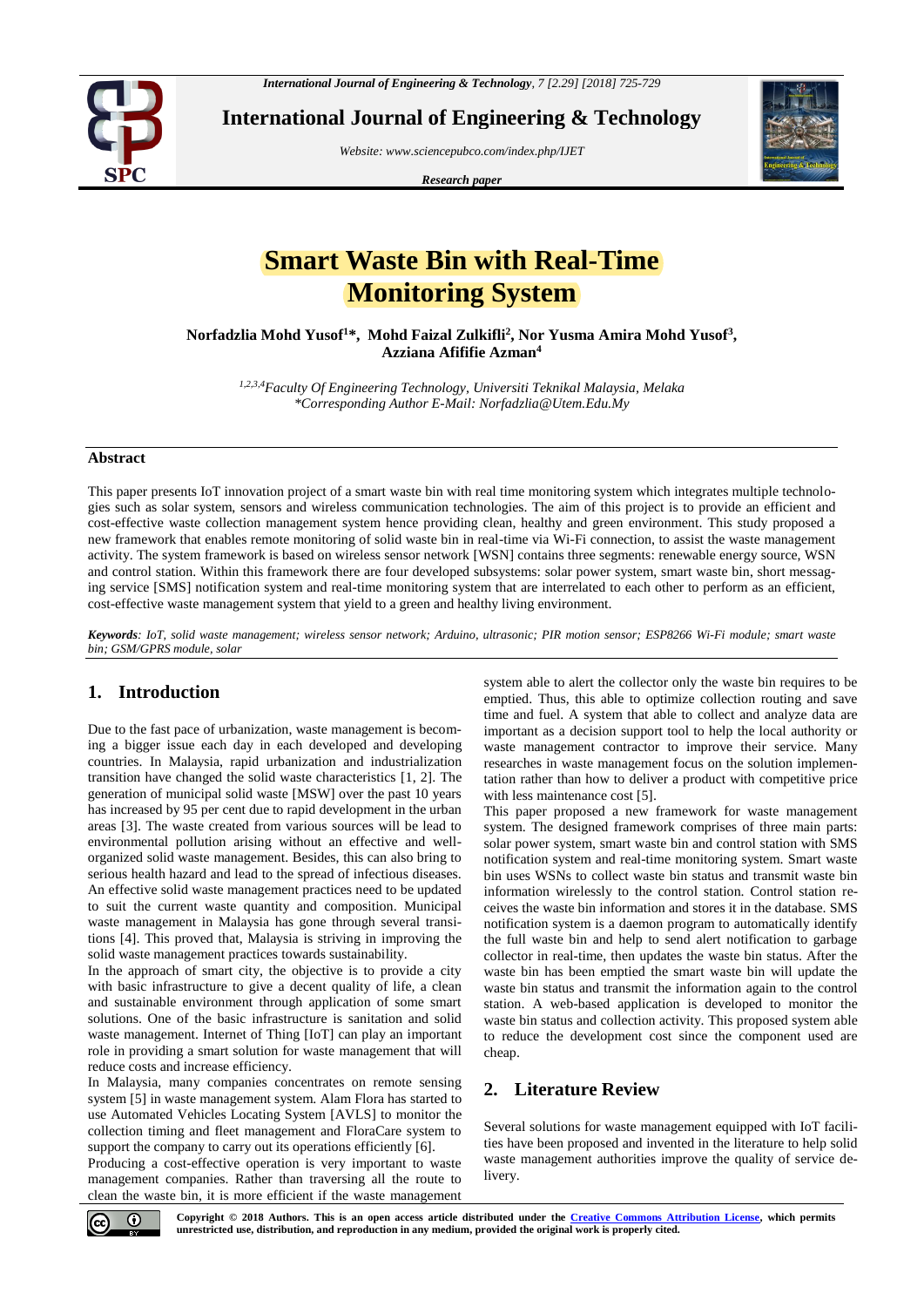Researchers in [\[7,](#page-3-6) [8\]](#page-3-7) designed a solid management system uses WSN integrating two different wireless technologies. Waspmote [\[9\]](#page-4-0) from Libeum has been used as sensor node. The mote encompasses ATmega1281 microcontroller with built-in accelerometer sensor. Multiple type of sensors such as level, weight, humidity and temperature sensors applied at the sensor node using mart Metering v2.0 board also from Libeum. All data read from sensor node are transmitted to receiver segment by going through Zigbee and GPRS communications using Meshlium [\[10\]](#page-4-1) as a middle gateway. Receiver segment stored all collected data in database and displayed it using a developed web application. Thus, solid waste bin and its real time status can be monitor by using the developed automated system.

Smart Waste Management System [SWMS] developed by [\[5\]](#page-3-4) manipulates geospatial technology and intelligence sensor such as ultrasonic sensor via IoT technology [\[9\]](#page-4-0) for reliable Smart City and M2M solution. A pilot study is conducted by locating the SWMS at districts of Sepang and Kuala Langat and limited to apartment and condominium. SWMS application as a tool for local authority to monitor waste collection operator to ensure waste collection services is deliver per contract by the service provider. Application of geographic information system [GIS] also done by [\[2\]](#page-3-1) as a decision support tool for planning waste management. The proposed system attempts to provide solution of problems like proper allocation and relocation of waste bin, check for unsuitability and proximity convenience to the users and future suggestions.

Another work by [\[11\]](#page-4-2) provides a Smart Garbage Monitoring System specifically to apartment, condominium or flat type residency that has trash chute. This proof of concept system uses ultrasonic to measure the waste level and Arduino Uno as microcontroller. Ultrasonic sensor will continuously measure the waste level and notify the residence and garbage collector regarding the waste status. This system send notification through SMS to collector whenever waste bin is almost or already full. Indicator can be put at each level of the resident to alert the residencies to minimize or stop dispose waste.

Some researches exploit the power of RFID as a way to improve and enhance the waste management efficiency especially in monitoring the waste collection activities [\[12-14\]](#page-4-3). It also may reduce the workload of truck driver in recording the collection process and the surrounding area. Not only that, scattered waste around the dustbin also monitored using IR sensor in [\[15\]](#page-4-4) and low-cost camera by [\[13\]](#page-4-5) to maintain the cleanliness and hygiene of city.

# **3. Methodology**

As a guidelines for proposing the new framework for waste management system, several problems in waste management will be considered [\[12-14\]](#page-4-3):

- *1)* Lack of information about the collecting time and area.
- *2)* Lack of proper system to monitor the trucks and trash bins that have been collected in real time.
- *3)* There is no estimation to the amount of solid waste inside the bin and the surrounding area due to the scattering of waste.
- *4)* There is no quick response to urgent cases like truck accident, breakdown, longtime idling.
- *5)* There is no quick way to response to client's complaints about uncollected waste.
- *6)* There is no analysis of finding best route path of collecting waste.

The proposed confirmed able to provide solutions to all above problems. In this paper the framework is used to develop modules for problems 1, 2, 3 and 5. Figure 1 shows the proposed system framework. This framework consists of three segments namely the solar power system, smart waste bin and control station. Each part is facilitates with subsystems that will execute different tasks. All these segments and subsystems will be further described in the following section.



**Fig. 1:** System framework

#### **3.1 Renewable Energy Source**

In this segment, a solar power system is built by assembling three components: solar panel, solar charger controller and rechargeable battery. Solar panel absorbs the solar energy and converts it into electricity energy. The SR-HM solar charger controller is placed between a solar panel and a PROLiNK 12V 1.8AH rechargeable battery to regulate the amount of charge coming from the panel that flows into the deep cycle battery bank to avoid the battery being overcharged. The solar charger controller also provides a direct connection to the sensor system, while continuing to recharge the battery. Solar energy is the cleanest and most available renewable energy source. Figure 2 shows the block diagram of implemented solar power system.



**Fig. 2:** Solar power system

#### **3.2. Wireless Sensor Network**

The smart waste bin in Figure 3 implements WSN technology interfaces with a microcontroller which are fixed in the waste bin. Arduino Mega is the microcontroller used in this subsystem. To yield a real time data from waste bin, PIR motion sensor will worked continuously in keeping track the presence of new garbage in the waste bin. When garbage is present, microcontroller instructed ultrasonic sensor to measure the fill-level inside the waste bin and read timestamp from the DS1302 Real Time Clock [RTC] module. Liquid Crystal display [LCD] is used to display the output from the microcontroller. Two indicators are initialized by this subsystem which are waste bin status indicator and SMS notification indicator. To know whether the waste bin is full or empty, waste bin status indicator will automatically set according to the fill-level in the waste bin as described in Table 1. Table 2 shows another important indicator that will automatically initialize by the smart waste bin which is the SMS notification indicator. SMS notification indicator is used later in the SMS notification system. The combination of these two indicators state three difference conditions for the waste bin as described in Table 3. The initial condition of waste bin is always condition 1. Data from smart waste bin which comprise of the waste bin id, fill-level measurement, timestamp, status and SMS were then transmitted to the control station through ESP8266 Wi-fi module as a wireless communication technology. The smart waste bin is not able to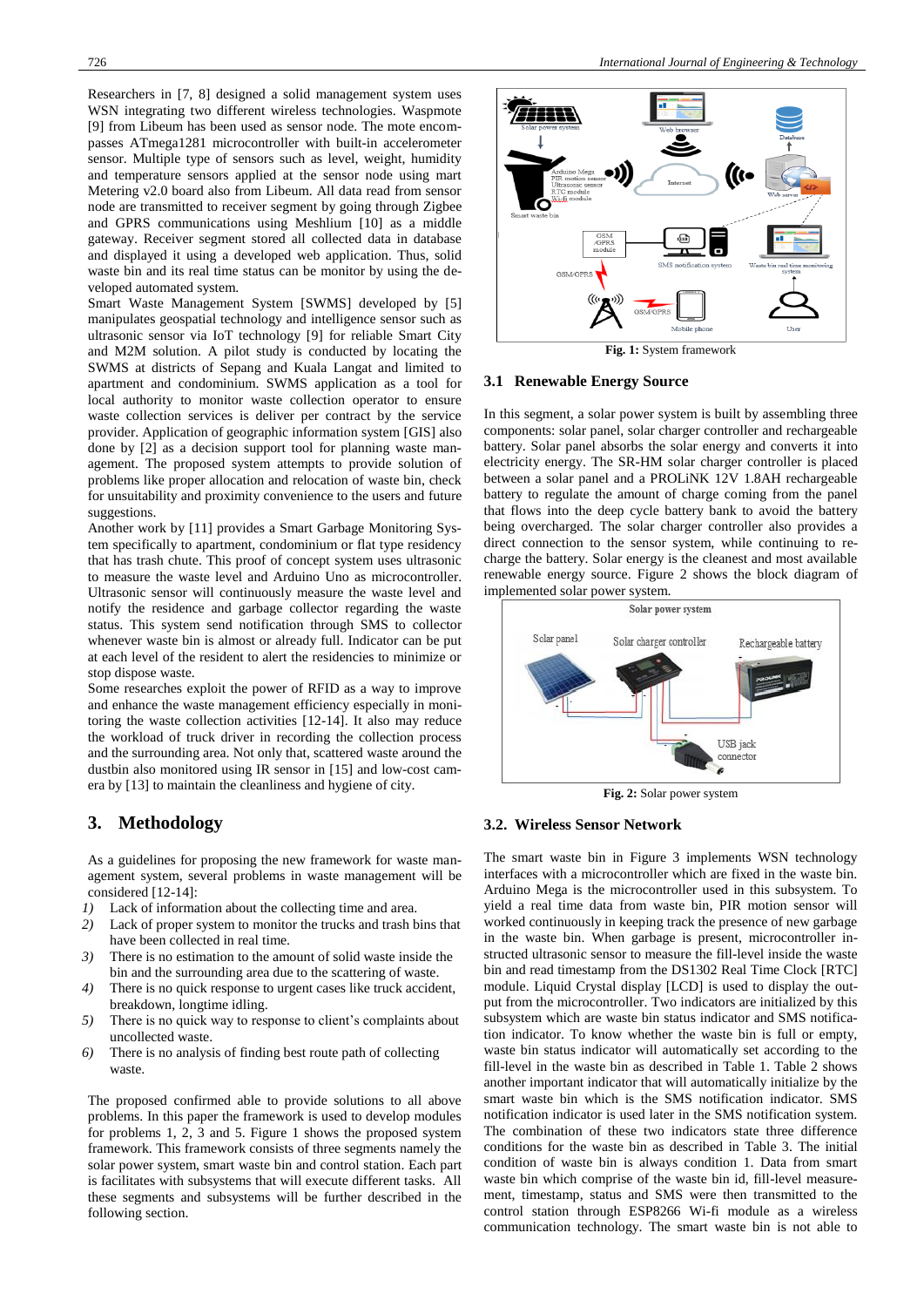work without a power supply. In this framework, solar power system is used as an environmentally friendly way of producing electricity for the smart waste bin.



**Fig. 3:** Smart waste bin block diagram

|  |  |  | <b>Table 1:</b> Waste bin fill-level indicators. |
|--|--|--|--------------------------------------------------|
|--|--|--|--------------------------------------------------|

| <b>Table 1.</b> Waste bill the revel multators. |            |       |                    |  |
|-------------------------------------------------|------------|-------|--------------------|--|
| <b>Indicator</b>                                | Threshold  | Value | <b>Description</b> |  |
| Status                                          | $\gamma\%$ |       | Empty/Not full     |  |
|                                                 | $>= 80\%$  |       | Full               |  |
|                                                 |            |       |                    |  |

| <b>Table 2:</b> Waste bin SMS notification indicators. |       |                    |  |  |
|--------------------------------------------------------|-------|--------------------|--|--|
| <b>Indicator</b>                                       | Value | <b>Description</b> |  |  |
| sms                                                    | NS    | SMS not sent       |  |  |
|                                                        |       | SMS is sent        |  |  |
|                                                        |       |                    |  |  |

**Table 3:** Waste bin conditions.

| Condition | <b>Indicator</b> |     |                       |  |
|-----------|------------------|-----|-----------------------|--|
|           | status           | sms | <b>Description</b>    |  |
|           |                  |     | Initial or empty      |  |
|           |                  | NS  | Full and notified     |  |
|           |                  |     | Full and not notified |  |

### **3.2. Control station**

The control station contains the central server which hosts the web server, database, SMS notification system in Figure 4 and a webbased waste bin real time monitoring system in Figure 5. The data sent by the smart waste bin is received by the control station and stored in the database server. Control station runs two systems which handle different jobs. The systems are SMS notification system and web-based was bin monitoring system.

## **3.2.1. SMS Notification System**

This is a remote application that is developed in JAVA. To do its job, this application requires a computer that is directly connected to external GSM/GPRS SIM900A module. SMS notification system is daemon program which is configured to continuously query for waste bin with condition 2 together with garbage collector information [user id, name and mobile phone number] for every 1 seconds, send SMS to the respective garbage collector then update the waste bin data to condition 3.



**Fig. 4:** Architecture of SMS notification system.

#### **3.2.1. Real time monitoring system**

The web-based real time monitoring system provides a GUI for displaying the waste bin data so that user can monitor the waste bin status and collection activities using web browser from any devices. This monitoring system is developed using Bootstrap 3 Admin and Dashboard open source template and morris.js dashboard API. The location of waste bin [latitude and longitude] is retrieved from database server and marked on the map by using Google Map API.



**Fig. 5:** Architecture of real time monitoring system.

# **4. Results and Findings**

The system has been tested to ensure its proper functionality. Figure 6 shows the overall prototype.



**Fig. 6:** Smart waste bin and real time monitoring system.

The smart waste bin only works with Internet connection in order to send waste bin data to the control station. Therefore the ESP8266 Wi-fi module was used in this project for portability reason. ESP 8266 Wi-fi module provides a small, low-cost and effective way to get the Arduino to connect to the Internet wirelessly. WifiEsp library is used to allow the Wi-fi connection in the Arduino. The WifiEsp library are fully compatible with the standard library of Arduino Wi-fi shield which is expensive. Waste bin data is send to the control station using the below code fragment: char server[] = "greenhomestay.com.my";

int  $s = 0$ ; //0 - empty, 1 - full

String data = "ID\_Bin=" + String[id] + "&level=" + String[level]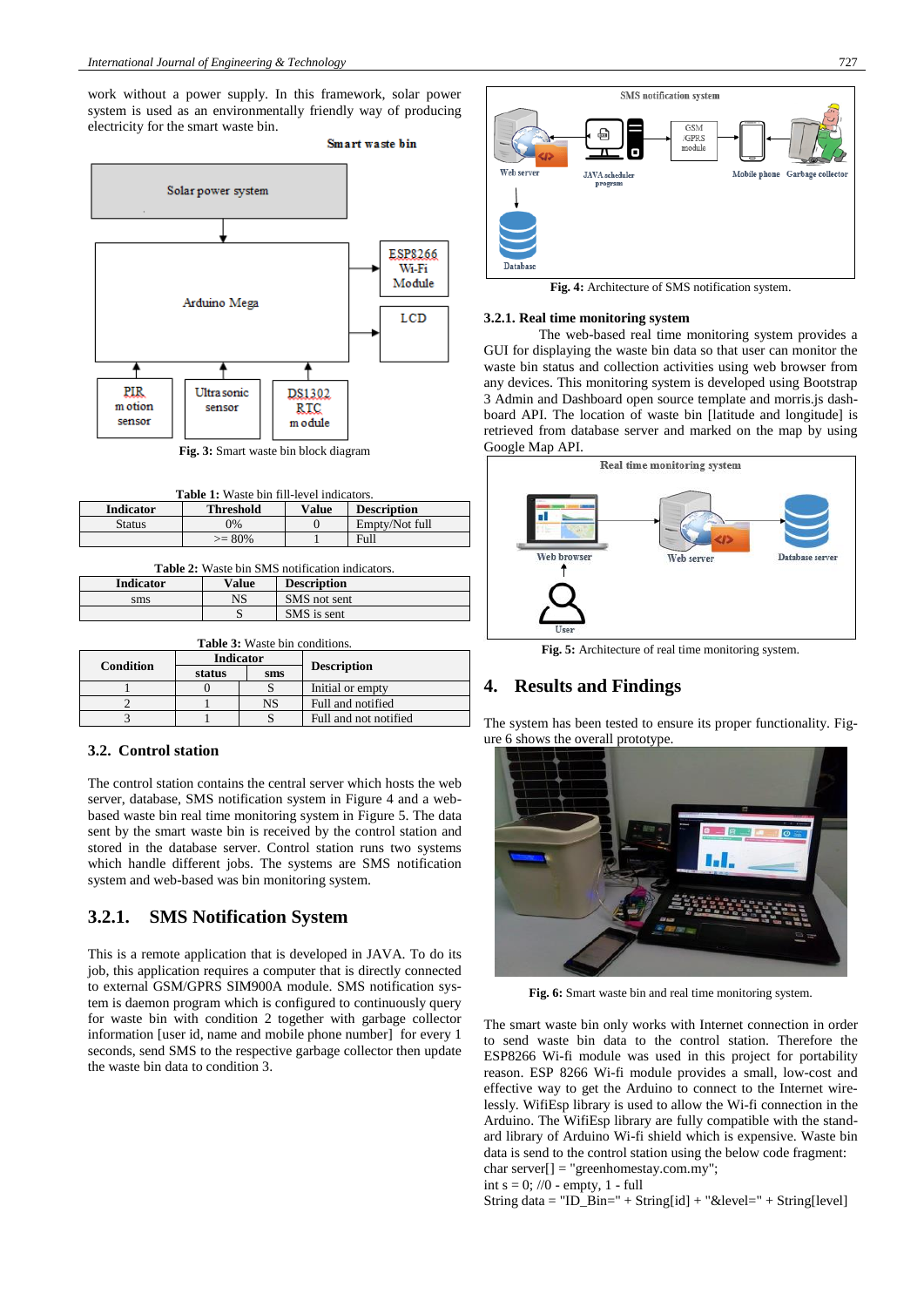```
+ "&timestamp=" + String[rtc[]] + "&sms=S&status=" +
String[s];
WiFiEspClient client; 
if [client.connect[server, 80]] {
    client.println["Connected..."];
    client.println["POST /add.php HTTP/1.1"];
    client.print["Host: "];
    client.println[server];
    client.println["Content-Type:application/x-www-form-
urlencoded"];
    client.print["Content-Length: "];
    client.println[data.length[]];
    client.println[];
    client.print[data];
    client.stop[];
```

```
 }
```
Figure 7 shows the PIR motion sensor and ultrasonic are placed under the waste bin lid. Therefore, when someone open the lid to throw garbage, the movement is detected by PIR motion sensor and the input is send to Arduino. After Arduino received the input, it will output a message "Motion Detected" at the LCD. In the Arduino program a 5 seconds delay is set for user to close the lid back before Arduino triggers the ultrasonic sensor to measure the fill-level in the waste bin and read current timestamp from the RTC module. A delay of 5 seconds is set as a relevant epoch for user to close the lid back after throwing the garbage. If the lid is not close an error message will be displayed at the LCD.



**Fig. 7:** Sensors attached at the waste bin lid.

To get the current timestamp the DS1307RTC.h and Time.h libraries were used in this project. The DS1307 RTC module need to be synchronized first with the development machine's system time to get the current timestamp. Below is the fragment of code snippet to synchronize and get timestamp in RTC module:

setSyncProvider[RTC.get]; if [timeStatus[] == timeSet]

time\_t timestamp =  $now[]$ ;

SMS notification system is installed and runs in a computer that is connected to GSM/GPRS module through a serial communication port. A subscriber identity module [SIM] card need to be inserted to the GSM/GPRS module to provide a mobile communication network. In this project a USB to RS232 converter cable is used since the computer does not have serial port. A comm.jar library is used in the JAVA program to establish communication with the GSM/GPRS module. AT commands are used to send SMS.

Real time monitoring system is a web-based application illustrated in Figure 9 which provides a graphical user interface [GUI] for the user to monitor the waste bin and collection status. The GUI layout is divided into several divisions. Division 1 shows three icons which represent three waste bin condition in Table 3. Division 2 displays a bar chart showing the current fill-level in the waste bins. Division 3 displays a line and area chart showing the monthly analysis of total number of waste collection made for each waste bin for recent year. Division 4 displays a table showing twenty recent waste management activities and lastly division 4 showing the actual location of all waste bin.



**Fig. 9:** Waste bin real time monitoring system.

# **5. Conclusion**

This paper presents a framework of IoT innovation project for waste management system. This novel solution able to enrich the efficiency of waste bin collection activities and cost reduction. The implemented system on top of this framework can be further improve to perform real-time, reliable and efficient waste management system. For future works, a customer complaints module will be added and integrates with the SMS notification system to perform fast response. The map showing the waste bin actual coordinates stored in the database can be further leverage by integration with GPS technology to give the current waste bin location. Alert message can be produce if the waste bin has been reposition to other place or fall down. Other than that, to solve problem 6, the map can be used to show only full waste bin together with shortest route to help reduce operation costs and GhG emission. We also found several limitation in this implemented system. Firstly, the smart waste bin should work more intelligently to detect the waste bin lid is in close or open position. Due to that, in the future a hall effect sensor can be implemented as in [\[7,](#page-3-6) [8\]](#page-3-7) so that the ultrasonic sensor can give correct reading at any time required. This implemented system also requires strong Wi-Fi connection to make it functioning. External Wifi-Extender device could be used to improve the Wi-Fi signal [\[16\]](#page-4-6). Local authority can use this type of system and monitor the waste collection status in real-time and based on the recorded information they able to measure their operational performance, predict future operation requirements and plan for better service to deliver.

# **References**

- <span id="page-3-0"></span>[1] Abd Manaf L, Abu Samah MA, Mohd Zukki NI. Municipal solid waste management in Malaysia: Practices and challenges. 2009;29[11]:2902–6.
- <span id="page-3-1"></span>[2] Thompson A, Afolayan A, Ibidunmoye E, editors. Application of Geographic Information System to Solid Waste Management [PDF Download Available]. 2013 Pan African International Conference on Information Science, Computing and Telecommunications [PACT]; 2013; Lusaka, Zambia: IEEE.
- <span id="page-3-2"></span>[3] Waste Management and It's Challenges in Malaysia [press release]. 2016-03-20 2016.
- <span id="page-3-3"></span>Abas MA, Wee ST. Municipal Solid Waste Management in Malaysia: An Insight Towards Sustainability. International Conference on Human Habitat and Environment. 2014;4.
- <span id="page-3-4"></span>[5] Omar MF, Termizi AAA, Zainal D, Wahap NA, Ismail NM, Ahmad N. Implementation of spatial smart waste management system in malaysia. IOP Conference Series Earth and Environmental Science. 2016;37[1].
- <span id="page-3-5"></span>[6] Alam Flora needs cooperation from all to keep country clean and green - Community | The Star Online [press release]. The Star Online, 12 January 2011 2011.
- <span id="page-3-6"></span>[7] Al Mamun MA, Hannan MA, Islam MS, Basri H. Integrated Sensing and Communication Technologies for Automated Solid Waste Bin Monitoring System. IEEE Student Conference on Research and Development [SCOReD]. 2013.
- <span id="page-3-7"></span>[8] Al Mamun MA, Hannan M, Hussain A, editors. Real time solid waste bin monitoring system framework using wireless sensor network. 2014 International Conference on Electronics, Information